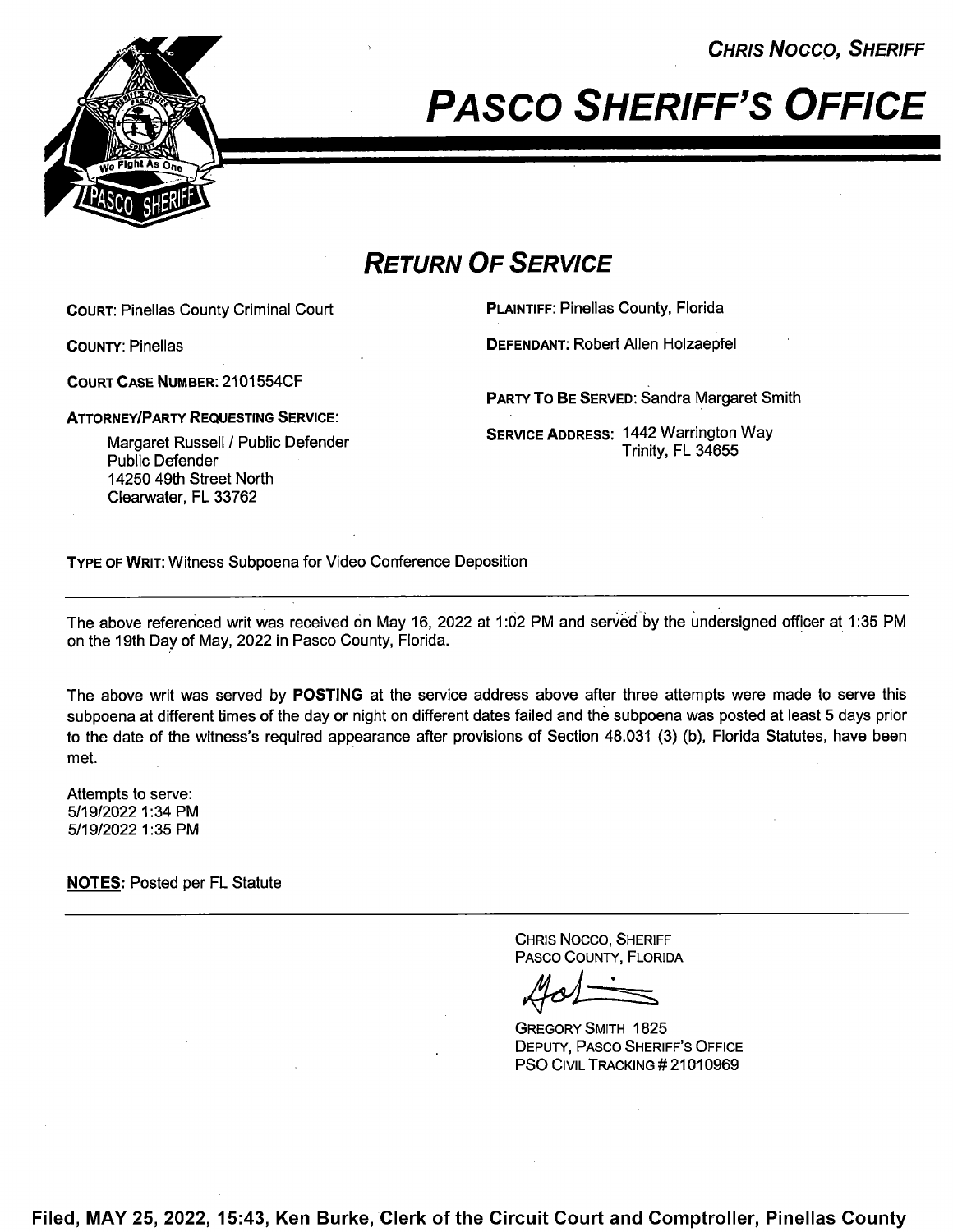$.91 - 10969$ 

HAND SERVE 22020898

#### IN THE CIRCUIT COURT FOR PINELLAS COUNTY, FLORIDA CRIMINAL DIVISION SECTION I

| <b>STATE OF FLORIDA</b><br>VS<br><b>HOLZAEPFEL, ROBERT</b><br><b>ALLEN</b> | PERSON ID: | <b>CASE NUMBER</b> | LAB NO                  | OFFENSE NO             |
|----------------------------------------------------------------------------|------------|--------------------|-------------------------|------------------------|
|                                                                            | 2811250    | 21-01554-CF        | 21-001302;<br>M21-00497 | 21044868;<br>21044868; |
|                                                                            |            |                    |                         | 21044868;              |

21044868

#### WITNESS SUBPOENA FOR VIDEO CONFERENCE DEPOSITION \*\*\*PLEASE BRING THIS SUBPOENA WITH YOU\*\*\*

### TO ALL AND SINGULAR SHERIFFS OF THE STATE OF FLORIDA, YOU ARE HEREBY COMMANDED TO SUBPOENA

#### SANDRA MARGARET SMITH 1442 WARINGTON WAY TRINITY FL 34655

TO APPEAR FOR AN ELECTRONIC DEPOSITION IN THE ABOVE—STYLED CAUSE BY UTILIZING ZOOM VIDEO MEETING, Meeting I.D. <sup>856</sup> <sup>1845</sup> 8256, Password 199139, ON JUNE 22, <sup>2022</sup> AT 4:15PM TO GIVE SWORN TESTIMONY. YOU HAVE BEEN SUBPOENAED BY THE ATTORNEY FOR THE DEFENDANT AND IF YOU FAIL TO COMPLY WITH THIS SUBPOENA, YOU MAY BE IN CONTEMPT OF COURT.

[F YOU DO NOT HAVE MERNET ACCESS OR ARE UNABLE TO ACCESS THE VIDEO CONFERENCE VIA ZOOM, PLEASE DIAL +1 646-558-8656 AND ENTER THE MEETING-LD. AND PASSCODE PROVIDED ABOVE.

MARGARET RUSSELL, Attorney At Law Fla Bar Number: 72720<br>PUBLIC DEFENDER SIXTH ILIDICIAL CIRCUIT PUBLIC DEFENDER, SIXTH JUDICIAL CIRCUIT County Justice Center 14250 49th Street North Clearwater, F1 33762 (727) 464-6516

| Dated on MAY 11, 2022                                      |                                       | r.   |   |  |
|------------------------------------------------------------|---------------------------------------|------|---|--|
|                                                            | <b>SEAL</b>                           |      |   |  |
|                                                            | A TRUE COPY<br>Bob Gualtieri, Sheriff | ငှာ့ | 믂 |  |
| MARGARET RUSSELL, Attorney At Law<br>Fla Bar Number: 72720 | Pinellas County Florida               |      |   |  |
| PUBLIC DEFENDER, SIXTH JUDICIAL CIRCUIT                    | Bv                                    | D.S. |   |  |

### See reverse for disability accommodation information

Filed, MAY 25, 2022, 15:43, Ken Burke, Clerk'of the Circuit Court and Comptroller, Pinellas County